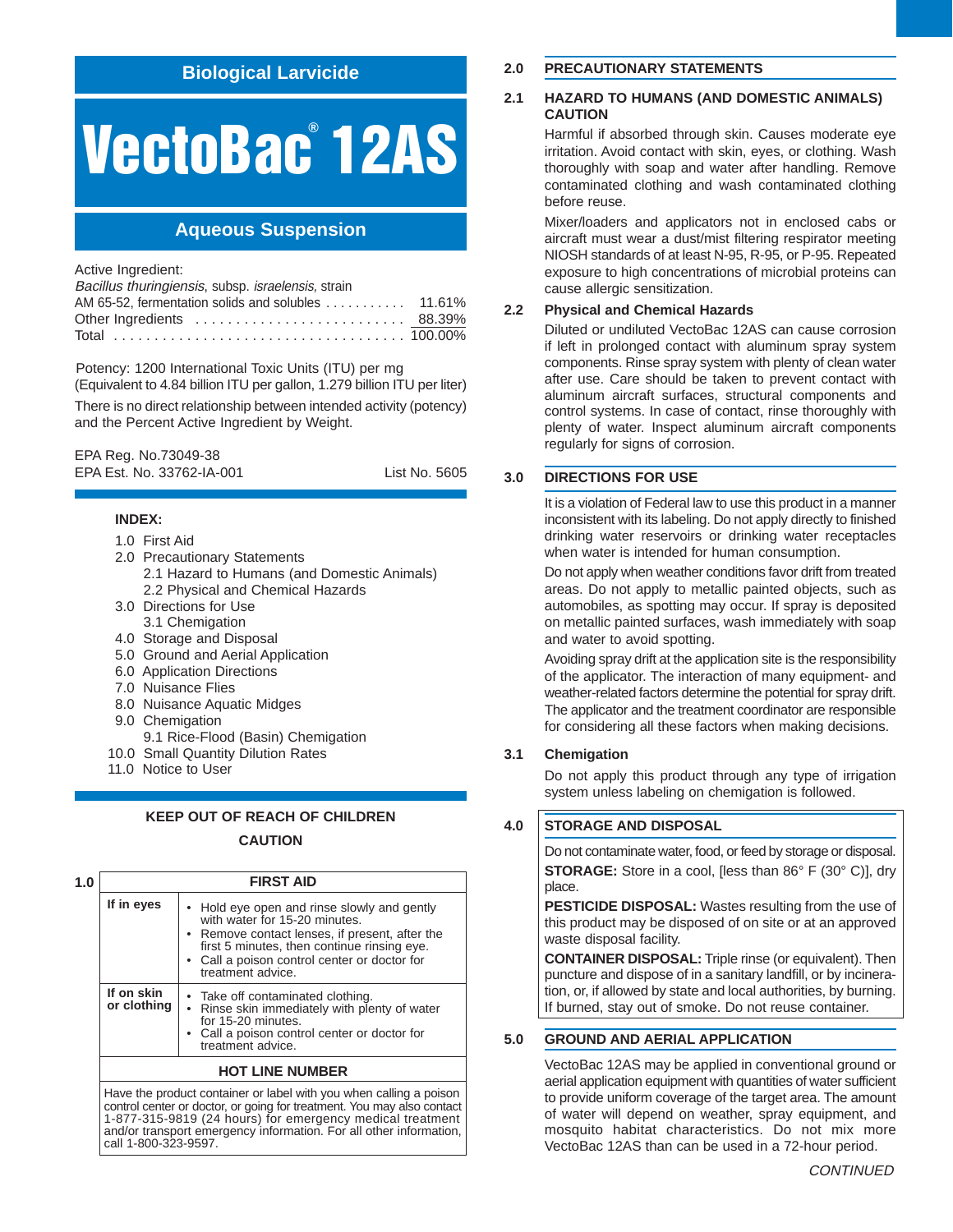For most ground spraying, apply in 5-100 gallons of water per acre using hand-pump, airblast, mist blower, etc., spray equipment.

For aerial application, VectoBac 12AS may be applied either undiluted or diluted with water. For undiluted applications, apply 0.25 to 2.0 pt/acre of VectoBac 12AS through fixed wing or helicopter aircraft equipped with either conventional boom and nozzle systems or rotary atomizers.

For diluted application, fill the mix tank or plane hopper with the desired quantity of water. Start the mechanical or hydraulic agitation to provide moderate circulation before adding the VectoBac 12AS. VectoBac 12AS suspends readily in water and will stay suspended over normal application periods. Brief recirculation may be necessary if the spray mixture has sat for several hours or longer. AVOID CONTINUOUS AGITATION OF THE SPRAY MIXTURE DURING SPRAYING.

Rinse and flush spray equipment thoroughly following each use.

For blackfly aerial applications, VectoBac 12AS can be applied undiluted via fixed wing or helicopter aircraft equipped with either conventional boom and nozzle systems or open pipes. Rate of application will be determined by the stream discharge and the required amount of VectoBac 12AS necessary to maintain a 0.5 - 25 ppm concentration in the stream water. VectoBac 12AS can also be applied diluted with similar spray equipment. Do not mix more VectoBac 12AS than can be used in a 72-hour period.

#### **6.0 APPLICATION DIRECTIONS**

**Do not apply when wind speed favors drift beyond the area of treatment.**

| <b>Mosquito Habitat</b>                                                                                                                                                                                                                                                                            | <b>Suggested</b><br>Rate Range* |
|----------------------------------------------------------------------------------------------------------------------------------------------------------------------------------------------------------------------------------------------------------------------------------------------------|---------------------------------|
| (Such as the following examples):<br>Irrigation ditches, roadside ditches,<br>flood water, standing ponds, woodland<br>pools, snow melt pools, pastures, catch<br>basins, storm water retention areas,<br>tidal water, salt marshes and rice fields.                                               | $0.25 - 2$ pts/acres            |
| In addition, standing water containing<br>mosquito larvae, in fields growing crops<br>such as: Alfalfa, almonds, asparagus,<br>corn, cotton, dates, grapes, peaches<br>and walnuts, may be treated at the<br>recommended rates.                                                                    |                                 |
| When applying this product to standing<br>water containing mosquito larvae in<br>fields growing crops, do not apply this<br>product in a way that will contact workers<br>or other persons, either directly or through<br>drift. Only protected handlers may be in<br>the area during application. |                                 |
| Polluted water (such as sewage<br>lagoons, animal waste lagoons).<br>t lee higher rote ronge in polluted water and when lote 2rd and oerly                                                                                                                                                         | 1 - 2 pts/acre                  |

Use higher rate range in polluted water and when late 3rd and early 4th instar larvae predominate, mosquito populations are high, water is heavily polluted, and/or algae are abundant.

| <b>Blackflies Habitat</b>                                                            | <b>Suggested</b><br><b>Rate Range</b> |  |
|--------------------------------------------------------------------------------------|---------------------------------------|--|
| <b>Streams</b><br>Stream water <sup>†</sup> (= $ppm$ ) for<br>1 minute exposure time | $0.5 - 25$ mg/liter                   |  |
| Stream water <sup>†</sup> (= ppm) for<br>10 minutes exposure time                    | 0.05 - 2.5 mg/liter                   |  |

†Use higher rate range when stream contains high concentration of organic materials, algae, or dense aquatic vegetation.

†Discharge is a principal factor determining carry of Bti. Use higher rate or increase volume by water dilution in low discharge rivers or streams under low volume (drought) conditions.

#### **7.0 NUISANCE FLIES**

For control of nuisance flies (Psychoda spp., Chironomus spp.) in sewage treatment facilities utilizing trickling filter systems. **APPLICATION DIRECTIONS**

|                             | <b>Suggested</b>        |  |
|-----------------------------|-------------------------|--|
| <b>Nuisance Fly Habitat</b> | Rate Range*             |  |
| Trickling filter system of  | 10 - 20 mg/liter        |  |
| wastewater treatment plants | a.(0.833-1.67 ml)       |  |
|                             | per liter of wastewater |  |
|                             | feed to the filter      |  |
|                             | per 30 minutes          |  |

\* Use high rate for control of Chironomus spp. Apply undiluted with pre-calibrated pump or other device into the wastewater feeding into the filters for a period of 30 minutes. Repeat applications as needed after 2-4 weeks. Control of Chironomus spp. may take up to 2 weeks.

## **8.0 NUISANCE AQUATIC MIDGES**

For control of Chironomine midges (Chironominae: Chironomini) inhabiting shallow, manmade and natural lakes or ponds. **APPLICATION DIRECTIONS**

| <b>Nuisance Midge Habitat</b> | <b>Suggested</b><br>Rate Range* |
|-------------------------------|---------------------------------|
| Shallow Lakes and Ponds       | 1 gallon                        |
| per sewage oxidation ponds    | $(3,785.5$ ml)                  |
| (less than acre 6 feet deep)  | per acre                        |

\* Apply diluted with water in total volume of 5 gallons/acre by pouring or spraying over the surface to be treated with precalibrated device. Repeat application as needed after 2-4 weeks. Control of Chironomine midges may take up to 2 weeks.

## **9.0 CHEMIGATION**

Apply this product through flood (basin) irrigation systems. Do not apply this product through any other type of irrigation system.

Crop injury, lack of effectiveness, or illegal pesticide residues in the crop can result from nonuniform distribution of treated water.

If you have any questions about calibration, you should contact State Extension Service Specialists, equipment manufacturers or other experts.

A person knowledgeable of this chemigation system and responsible for its operation, or under the supervision of the responsible person, shall shut the system down and make necessary adjustments should the need arise.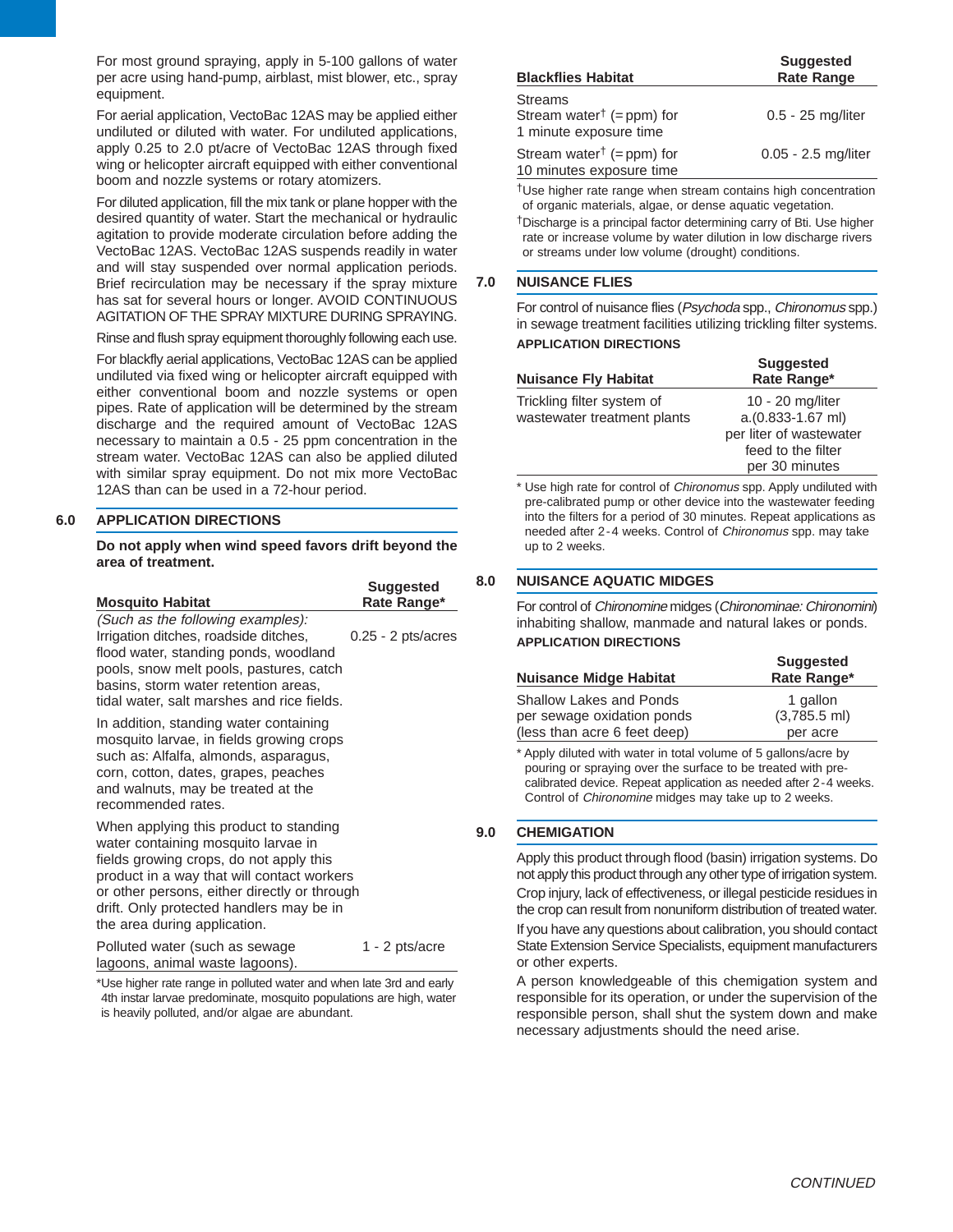## **9.1 RICE-FLOOD (BASIN) CHEMIGATION**

Systems using a gravity flow pesticide dispensing system must meter the pesticide into the water at the head of the field and downstream of a hydraulic discontinuity such as a drop structure or weir box to decrease potential for water source contamination from backflow if water flow stops.

VectoBac 12AS is metered or dripped into rice floodwater at application stations positioned at the point of introduction (levee cut) of water into each rice field or pan. Two to three pints of VectoBac 12AS are diluted in water to a final volume of 5 gallons. The diluted solution is contained in a 5 gallon container and metered or dispersed into the irrigation water using a constant flow device at the rate of 80 ml per minute. Introduction of the solution should begin when 1/3 to 1/2 of the pan or field is covered with floodwater. Delivery of the solution should continue for a period of approximately 4-1/2 hours. Floodwater depth should not exceed 10-12 inches to prevent excessive dilution of VectoBac 12AS which could result in reduced larval kill.

Agitation is not required during the period in which the VectoBac 12AS solution is being dispersed.

Application of VectoBac 12AS into rice floodwater is not permitted using a pressurized water and pesticide injection system.

## **10.0 SMALL QUANTITY DILUTION RATES**

**Gallons Spray Solution/Acre (Ounces Needed per Gallon of Spray) VectoBac 12AS Rate in Pints** Per Acre 10 Gal/A 25 Gal/A 50 Gal/A 0.25 (4 oz) 0.4 0.16 0.08 0.5 (8 oz) 0.8 0.32 0.16 1.0 (16 oz) 1.6 0.64 0.32 2.0 (32 oz) 3.2 1.28 0.64

## **11.0 NOTICE TO USER**

SELLER MAKES NO WARRANTY, EXPRESS OR IMPLIED, OF MERCHANTABILITY, FITNESS OR OTHERWISE CONCERNING USE OF THIS PRODUCT OTHER THAN AS INDICATED ON THE LABEL. USER ASSUMES ALL RISKS OF USE, STORAGE OR HANDLING NOT IN STRICT ACCORDANCE WITH ACCOMPANYING DIRECTIONS.